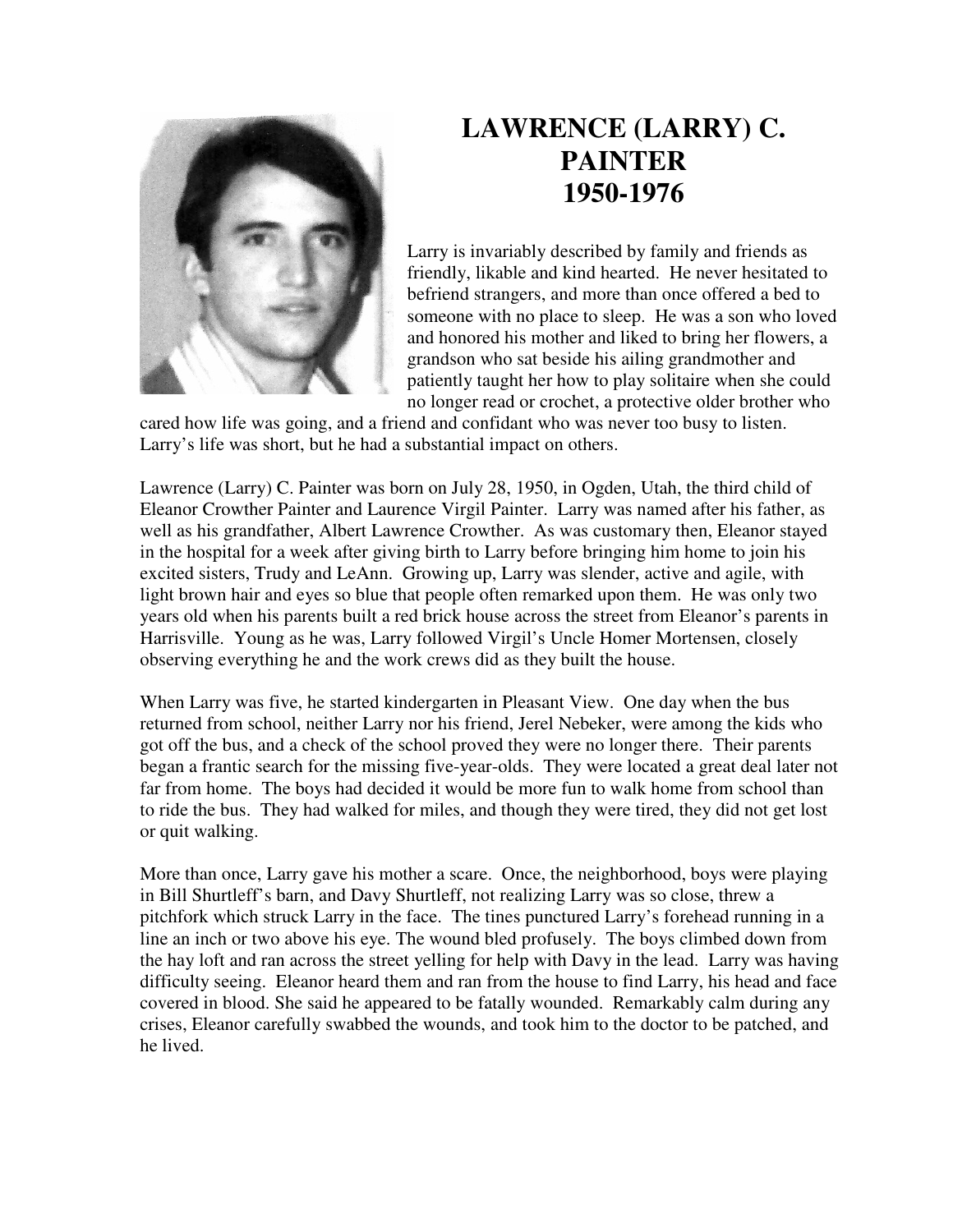In 1958, Larry's grandfather, Frank Painter, died. A month later, Larry turned eight and was baptized a in the fount of the LDS Harrisville Ward meeting house by Lynn Edwards. That fall the family bought Frank Painter's farm and moved to Farr West. Larry, and his siblings, LeAnn, Ava, and, soon, Kirt rode the bus to the Plain City Elementary School. The children joined 4-H and raised calves which they showed at Plain City's Black and White Days. The event was held on a large block adjacent to the school that usually served as the school playground.

Like his dad, Larry loved to be outdoors. He spent many hours playing in the fields. He enjoyed playing tag, hide and seek, Mother may I, and kick the can with his siblings and neighbors. He rode his bike and the family pony, wrestled with Kirt and Frank, followed the combines cutting hay and grain, and made forts in the hay stack. Virgil hung a thirty-foot rope from the barn's metal rafters which the children used to swing on from one tall haystack to the other. Larry also took his turn gathering eggs, feeding the horses and cows, milking, and doing chores. There were often mishaps. One morning Larry and LeAnn were hurrying to pitch enough hay into the feed bins for eighty calves before the school bus came. Larry swung backwards, catching LeAnn in the eye with the handle of his pitchfork. For a long time, she had a very black eye. Larry had his share of cuts, bruises, bites and stitches, which seemed to come with farm life.

The children were happy living on the farm. Virgil was energetically making improvements. He cemented the corrals and ditch banks, installed new gates and culverts, erected a commercial sized metal roof replacement on the old barn. In the months before Lenore was born, he began remodeling the house to make it more modern and large enough for a family of nine. Virgil had many plans for the farm, but soon found that even with help it was too much to run the farm and his beauty school and salons. In spite of all Eleanor had to do with seven children ages twelve and under, she competently handled the emergencies that arose on the farm such as when the horses and cows got loose, when the roof blew off the barn, when bats flew down the chimney into the living room, and upon finding snakes curled up on beds.

After Eleanor's father died, Larry's parents decided to move back to Harrisville. They bought the five acre lot next to Eleanor's mother, Ellen Crowther, and built a house. Larry's sixth grade year he attended Lomond View Elementary. When he entered Wahlquist Jr. High, Larry had the advantage of knowing students from Pleasant View, Plain City, and Lomond View elementary schools. He always had lots of friends. At Wahlquist, Larry particularly enjoyed his art and sculpture classes.

Larry was ordained a Deacon, a Teacher and then a Priest in the LDS Harrisville Ward. He participated in quorum and scouting activities. In 1963, Boyd Crowther taught the scouts hunting and survival skills, and helped them prepare to pass the Utah State Survival and Hunter Safety Course. Larry was an enthusiastic scouter, and liked learning hunting and camping skills.

One highlight of Larry's scouting experiences was a wilderness canoe trip that the Harrisville scouts went on in July, 1967. The group drove to Minnesota. Once there, they skimmed and paddled through the lakes, carrying their canoes whenever they needed to go cross country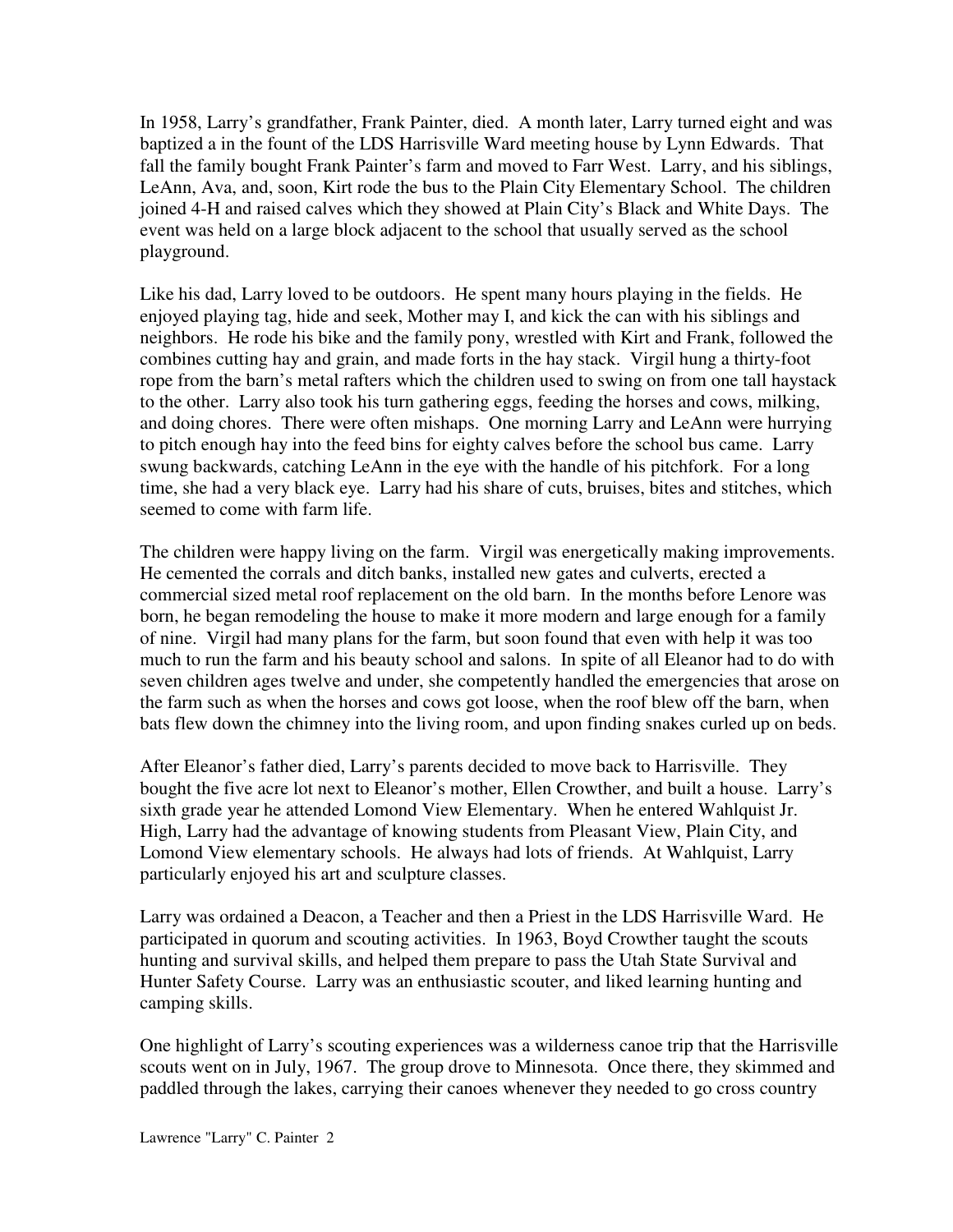from one lake to another. Traveling through the wilderness areas of Minnesota by canoe was an unforgettable experience.

Larry graduated from Weber High School and the LDS Seminary in 1968. He attended Utah State University for a year, but did not focus on his studies. When Larry turned nineteen, he was drafted by the Army. He reported to Fort Lewis Washington for basic training on 15 April 1970. He was then sent to Augusta, Georgia to be trained as a heavy vehicle driver. Before leaving for Vietnam on 14 December 1970, Larry went to Washington, D.C. to spend a few days with LeAnn, who was attending George Washington University.

In Vietnam, Larry drove trucks and tanks in various convoys. Children would rush out to greet them as they passed, usually begging for gum or candy. Larry was fond of children and found it troubling that the U.S. soldiers had to be wary of them, as children were sometimes used to trigger booby traps or create diversions. Larry saw several of his close friends killed. Larry then worked as a dispatcher in the central highlands with the 545th Transportation Company.

Although he never complained, Larry's last assignment in Vietnam was lonely and nerve wracking. He was stationed at a communications base approximately half way between Quin-nhom and Pleiku, on a 100-mile stretch of road in a contested area. The road crested two mountain passes. Sections of the road were too narrow for two way traffic. Larry's job was to direct traffic so convoys did not meet, and to send up gunships to provide cover when the convoys called for help. He lived alone in a trailer that housed the communications equipment. Occasionally he ate a meal with a nearby construction crew. The rest of the Army had been pulled back. A safe in the trailer contained important papers and codes. Larry's instructions were to blow up the safe if his position was overrun by the Viet Cong. As sociable as Larry was, it was no doubt challenging to be so isolated. The nights, particularly, must have been long and harrowing with no distractions and with no one else there to share his fears and concerns. When he finished his tour of duty, Larry was awarded a Meritorious Service Medal.

Larry returned from Vietnam in December 1971. He had a hard time adjusting to life as a civilian. For the next few years, he was in and out of college, sometimes living at home, sometimes in an apartment, doing odd jobs, and uncertain what he wanted to do with his life. He continued to be a thoughtful, caring person with many friends, but he wanted to put the past behind him.

. In the year before he died, Larry sought out counseling and was trying to overcome habits he had picked up in Vietnam, like smoking. He began attending church with his girlfriend. He wanted to go back to school, and felt like he had finally begun to straighten his life out. He registered at the University of Utah and had a job lined up at the University Hospital. Until school started, Larry worked a summer job with a friend, Dean DeVries, doing black top repairs.

On 15 September 1976, two young men whom Larry had befriended while living in Salt Lake showed up in Ogden. They were eighteen years old and were hitchhiking to South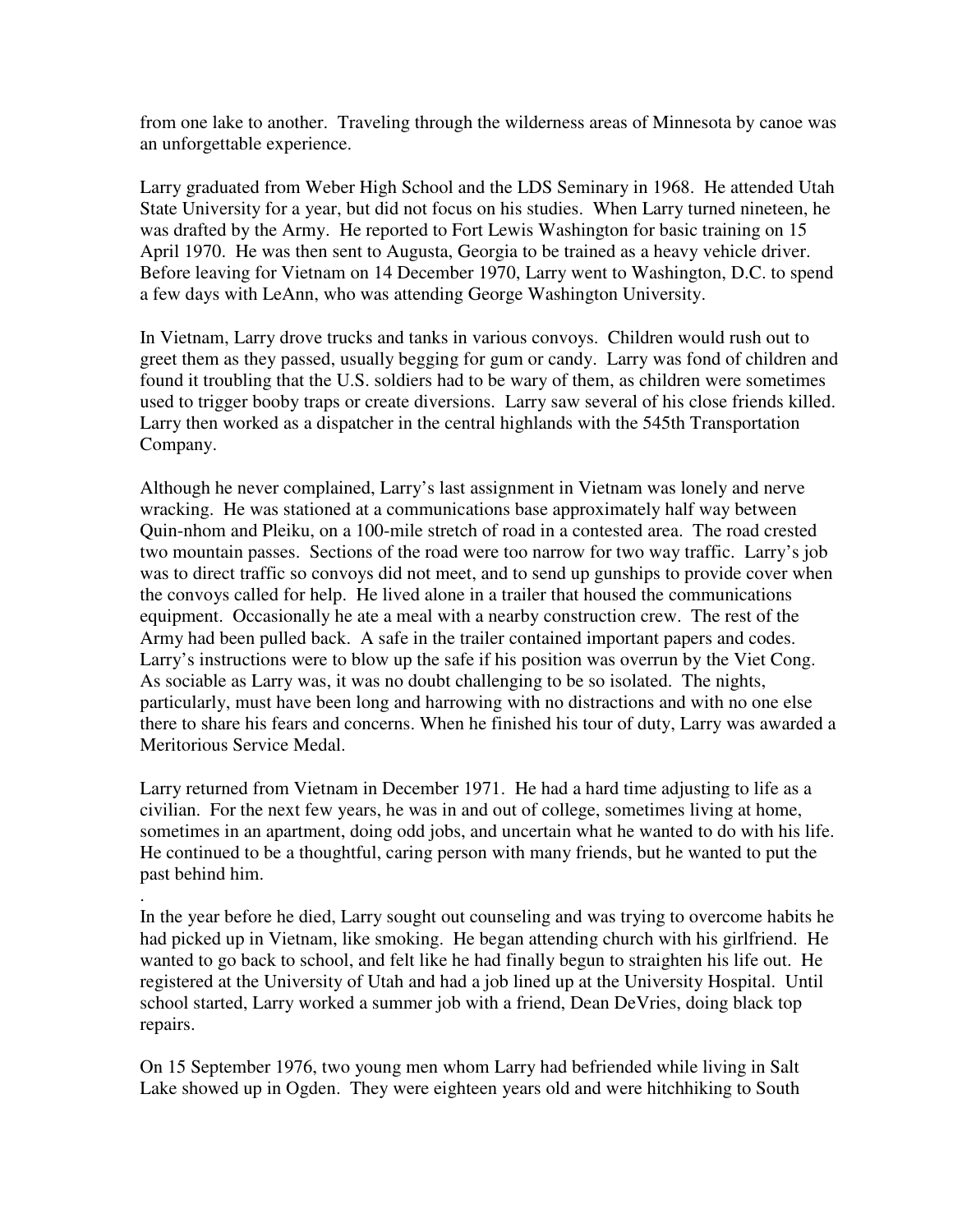Dakota to see one's father. Since Larry had the day off, they convinced him to drive them part way. Larry drove Ava's Volkswagon, since he was in the middle of repairing it for her. In the repair process, he had unbolted the front seats, which were still unfastened.

Larry let one of the young men drive, but in the mountains near Shoshone, Idaho, the driver started fooling around with the steering wheel, thinking it was funny to zig zag across the road. The young man in the back seat of the car reported that Larry told the driver to stop messing around. Just then a car rounded a bend of the road. It was headed straight toward them. Larry grabbed the steering wheel just in time to avoid a head on collision. The driver over corrected and lost control of the car. The Volkswagon veered off a steep embankment tumbling end over end. Larry was wearing a seat belt, but his seat was ejected. As it landed, his head struck a large rock.

Larry was taken to a hospital in Jerome, Idaho, and from there to St. Alphonsus Hospital in Boise, Idaho, which was better equipped to treat head injuries. Larry had a closed head injury with massive trauma to the brain stem. Somehow the two young men were not thrown from the car and neither was hurt. As soon as Eleanor got the call, she and Ava rushed to Boise. Virgil, was not at home, but followed later that night. During the coming days, Eleanor scarcely left Larry's side. He was in a coma and never recovered consciousness. After eleven days on life support, his heart gave out. He died on 26 September 1976 and was buried in the Aultorest Memorial Park Cemetery in Ogden, Utah. He was 26 years old.

## **SOURCE:**

Family Records.

Painter, Ave. Recollections.

Painter, Eleanor C. Recollections.

Painter, Frank. Recollections.

Taylor, Lenore. Recollections.

Wheeler, LeAnn Painter. Recollections.